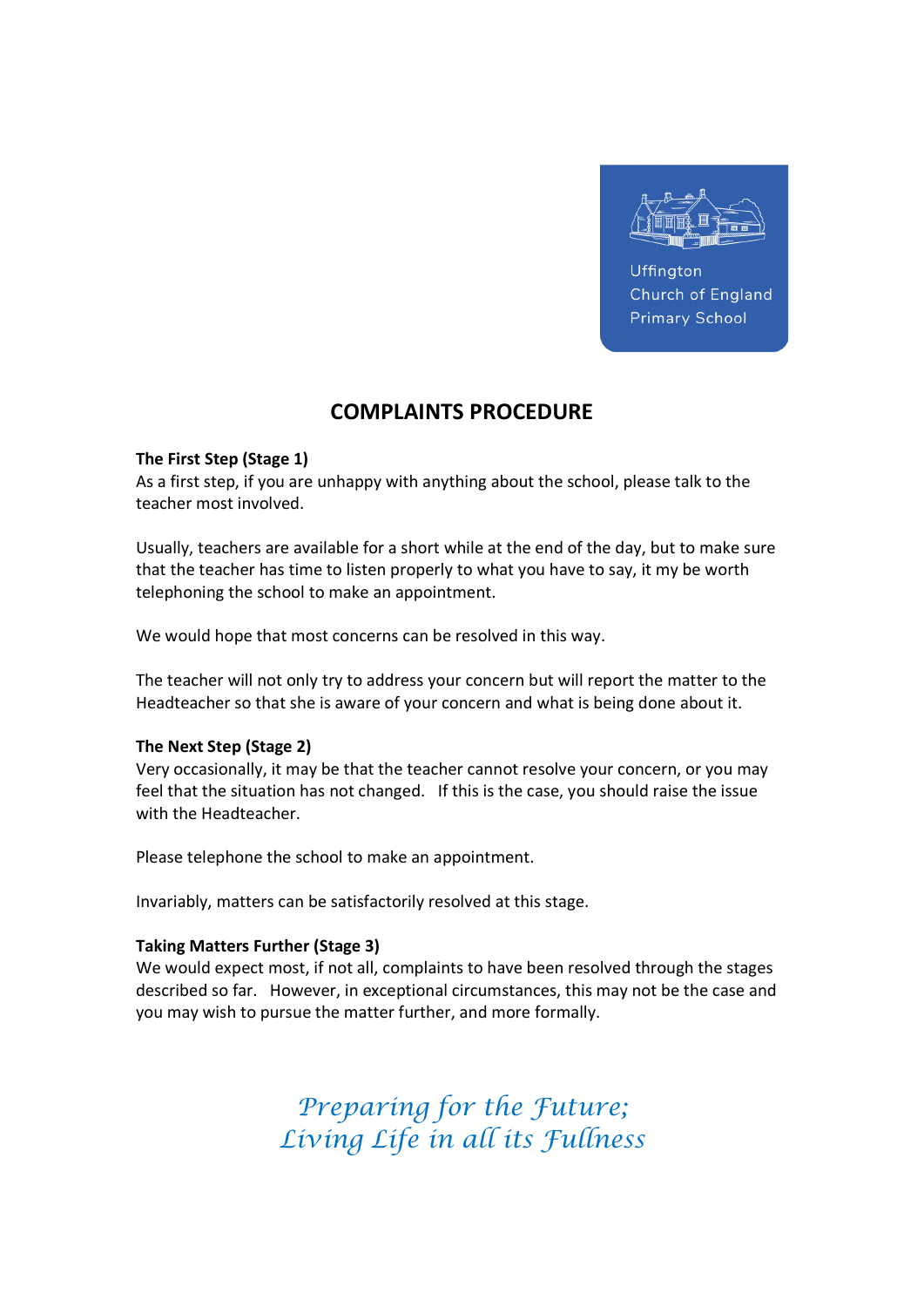At this stage the governing body will take on the management of the complaint. A request to escalate to this stage must be made to the Clerk, via the school office, within ten days of receipt of the Stage 2 response.

The Clerk will record the date the complaint is received and acknowledge receipt of the complaint in writing (either by letter or email) within five school days. Requests received outside of this time frame will only be considered if exceptional circumstances apply.

The procedure is as follows:

- You should set out your concern, in writing, and address it to the Clerk to the Governors, Mrs J Cobb, Uffington Church of England Primary School. If, for some reason, you do not feel that you can do this, please telephone the school office, (01780 756236) and explain that you want to make a complaint, but are unable to set it out in writing. The Clerk will then arrange to produce a typewritten statement of your complaint, at your instruction, for you to sign.
- The Governors will then appoint a committee of three to meet formally to consider your complaint. They may invite you to come along and amplify what has been written down, and they may well invite other people to give their point of view on what you have said.
- **If the complainant is invited to attend the meeting, they may bring someone along** to provide support. This can be a relative or friend. Generally, we do not encourage either party to bring legal representatives to the committee meeting. However, there may be occasions when legal representation is appropriate.
- The committee will also not review any new complaints at this stage or consider evidence unrelated to the initial complaint to be included. New complaints must be dealt with from Stage 1 of the procedure.
- The meeting will be held in private. Electronic recordings of meetings or conversations are not normally permitted unless a complainant's own disability or special needs require it. Prior knowledge and consent of all parties attending must be sought before meetings or conversations take place. Consent will be recorded in any minutes taken.

The committee will consider the complaint and all the evidence presented. The committee can:

uphold the complaint in whole or in part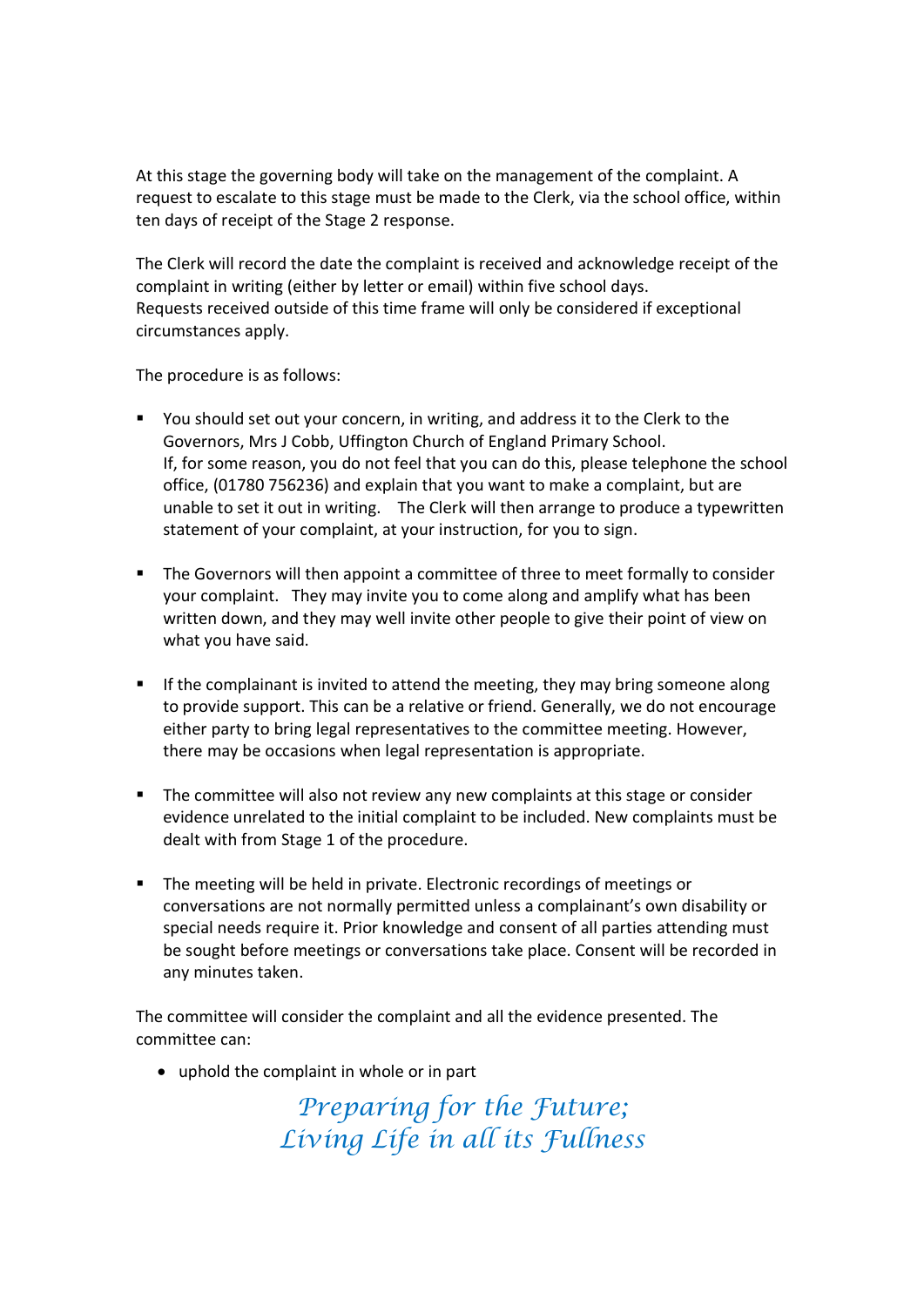dismiss the complaint in whole or in part.

If the complaint is upheld in whole or in part, the committee will:

- decide on the appropriate action to be taken to resolve the complaint
- where appropriate, recommend changes to the school's systems or procedures to prevent similar issues in the future.

The Chair of the Committee will provide the complainant and Uffington Church of England Primary School with a full explanation of their decision and the reason(s) for it, in writing, within 5 school days.

The letter to the complainant will include details of how to contact the Department for Education if they are dissatisfied with the way their complaint has been handled by Uffington Church of England Primary School.

#### Next Steps

If the complainant believes the school did not handle their complaint in accordance with the published complaints procedure or they acted unlawfully or unreasonably in the exercise of their duties under education law, they can contact the Department for Education after they have completed Stage 3.

The Department for Education will not normally reinvestigate the substance of complaints or overturn any decisions made by Uffington Church of England Primary School. They will consider whether Uffington Church of England Primary School has adhered to education legislation and any statutory policies connected with the complaint.

The complainant can refer their complaint to the Department for Education online at: www.education.gov.uk/contactus, by telephone on: 0370 000 2288 or by writing to: Department for Education Piccadilly Gate Store Street Manchester M1 2WD.

#### COVID19 Pandemic 2020

At the time of review, measures are in place to reduce the risk of infection by restricting visitors to the school. In the event of a complaint, all efforts will be made to resolve the matter using virtual methods of communication such as telephone or video conference.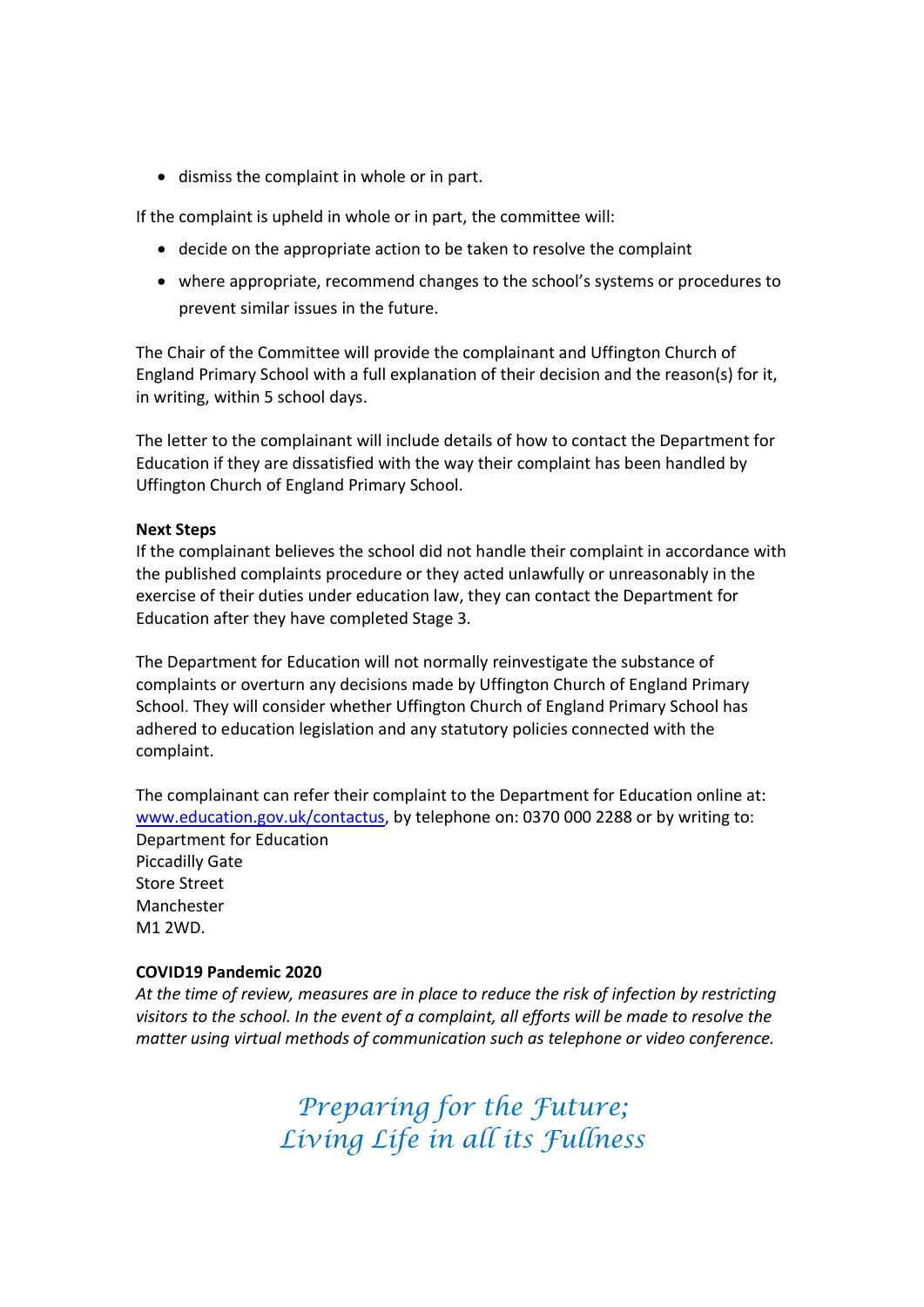Should it be considered that these methods are not appropriate, a risk assessment will be conducted before offering a face to face meeting.

| Policy reviewed by the Governing Body | November 2021 |
|---------------------------------------|---------------|
| l Next Review                         | November 2022 |

# APPENDICES

#### How to raise a concern or make a complaint

Complainants should follow the procedures outlined in this policy.

Complainants should not approach individual governors to raise concerns or complaints. They have no power to act on an individual basis and it may also prevent them from considering complaints at Stage 2 of the procedure.

Complaints against school staff (except the headteacher) should be made in the first instance, to the headteacher via the school office. Please mark them as Private and Confidential.

Complaints that involve or are about the headteacher should be addressed to the Chair of Governors, via the school office. Please mark them as Private and Confidential.

Complaints about the Chair of Governors, any individual governor or the whole governing body should be addressed to the Clerk to the Governing Body via the school office. Please mark them as Private and Confidential.

#### Equality Law

In accordance with equality law, we will consider making reasonable adjustments if required, to enable complainants to access and complete this complaints procedure. For instance, providing information in alternative formats, assisting complainants in raising a formal complaint or holding meetings in accessible locations.

# Anonymous complaints

We will not normally investigate anonymous complaints. However, the headteacher or Chair of Governors, if appropriate, will determine whether the complaint warrants an investigation.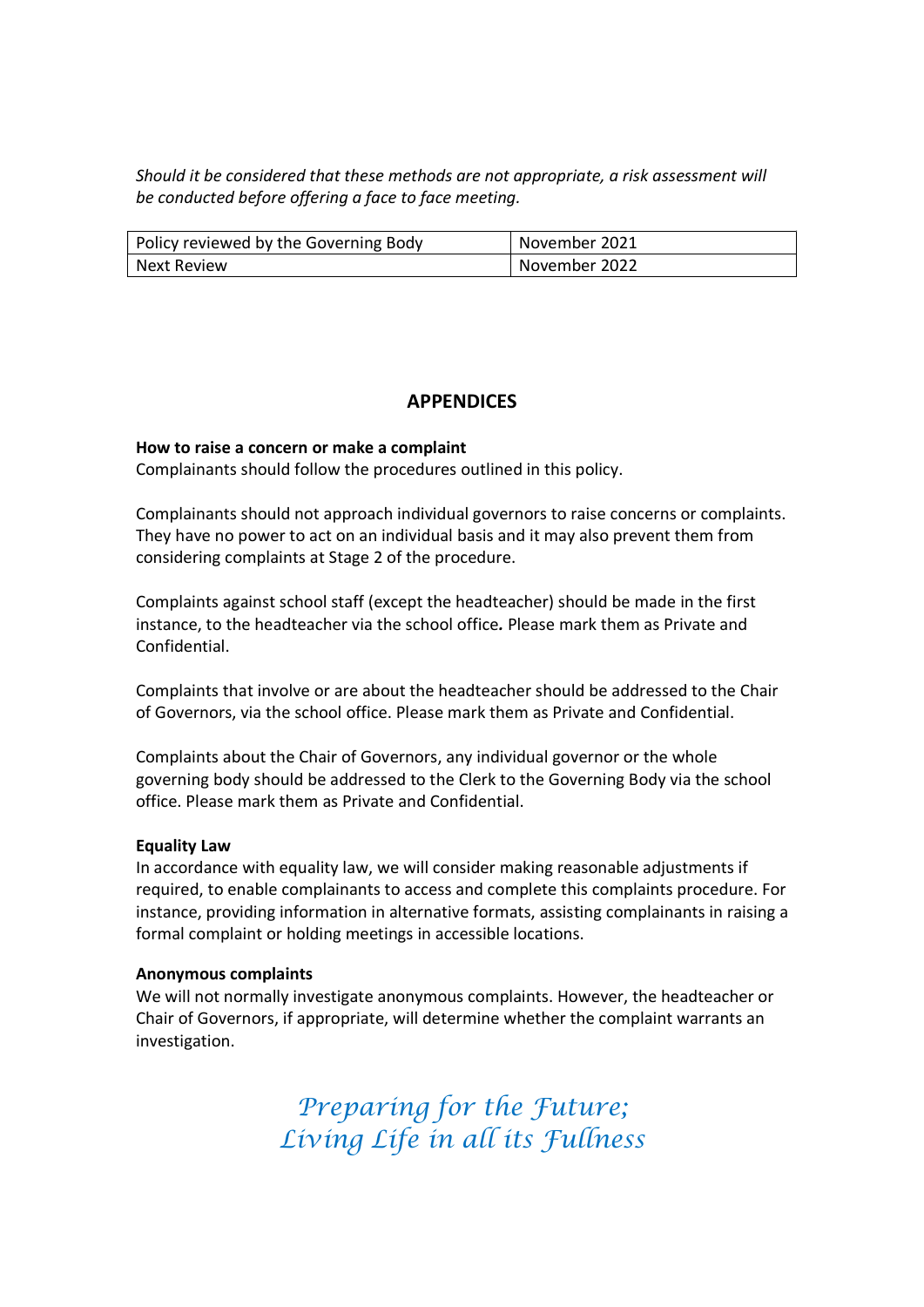# Time scales

You must raise the complaint within three months of the incident or, where a series of associated incidents have occurred, within three months of the last of these incidents. We will consider complaints made outside of this time frame if exceptional circumstances apply.

# Complaints received outside of term time

We will consider complaints made outside of term time to have been received on the first school day after the holiday period.

# Scope of this Complaints Procedure

This procedure covers all complaints about any provision of community facilities or services by Uffington CE Primary School, other than complaints that are dealt with under other statutory procedures, including those listed below.

| <b>Exceptions</b>                | Who to contact                                                 |
|----------------------------------|----------------------------------------------------------------|
| Admissions to schools            | Concerns about admissions, statutory assessments of            |
| Statutory assessments of         | Special Educational Needs, or school re-organisation           |
| <b>Special Educational Needs</b> | proposals should be raised with Lincolnshire County<br>Council |
| School re-organisation           | https://www.lincolnshire.gov.uk/local-democracy/your-          |
| proposals                        | comments-and-feedback/complaints/                              |
|                                  |                                                                |
| Matters likely to require a      | Complaints about child protection matters are handled          |
| Child Protection Investigation   | under our child protection and safeguarding policy and         |
|                                  | in accordance with relevant statutory guidance.                |
|                                  | If you have serious concerns, you may wish to contact          |
|                                  | the local authority designated officer (LADO) who has          |
|                                  | local responsibility for safeguarding:                         |
|                                  | Jemma Parkinson 01522 554669<br>Rachel Powis 01522 554668      |
|                                  | LSCB LADO@lincolnshire.gov.uk                                  |
|                                  | or complete the online referral form                           |
|                                  | https://lincolnshirecounty-                                    |
|                                  | self.achieveservice.com/service/LADO Referral Form             |
|                                  |                                                                |
|                                  | or Children's Services:                                        |
|                                  | 01522 782111 (Office hours)                                    |
|                                  | 01522 782333 (Out of hours emergency duty team)                |
| Exclusion of children from       | Further information about raising concerns about               |
| school*                          | exclusion can be found at: www.gov.uk/school-                  |